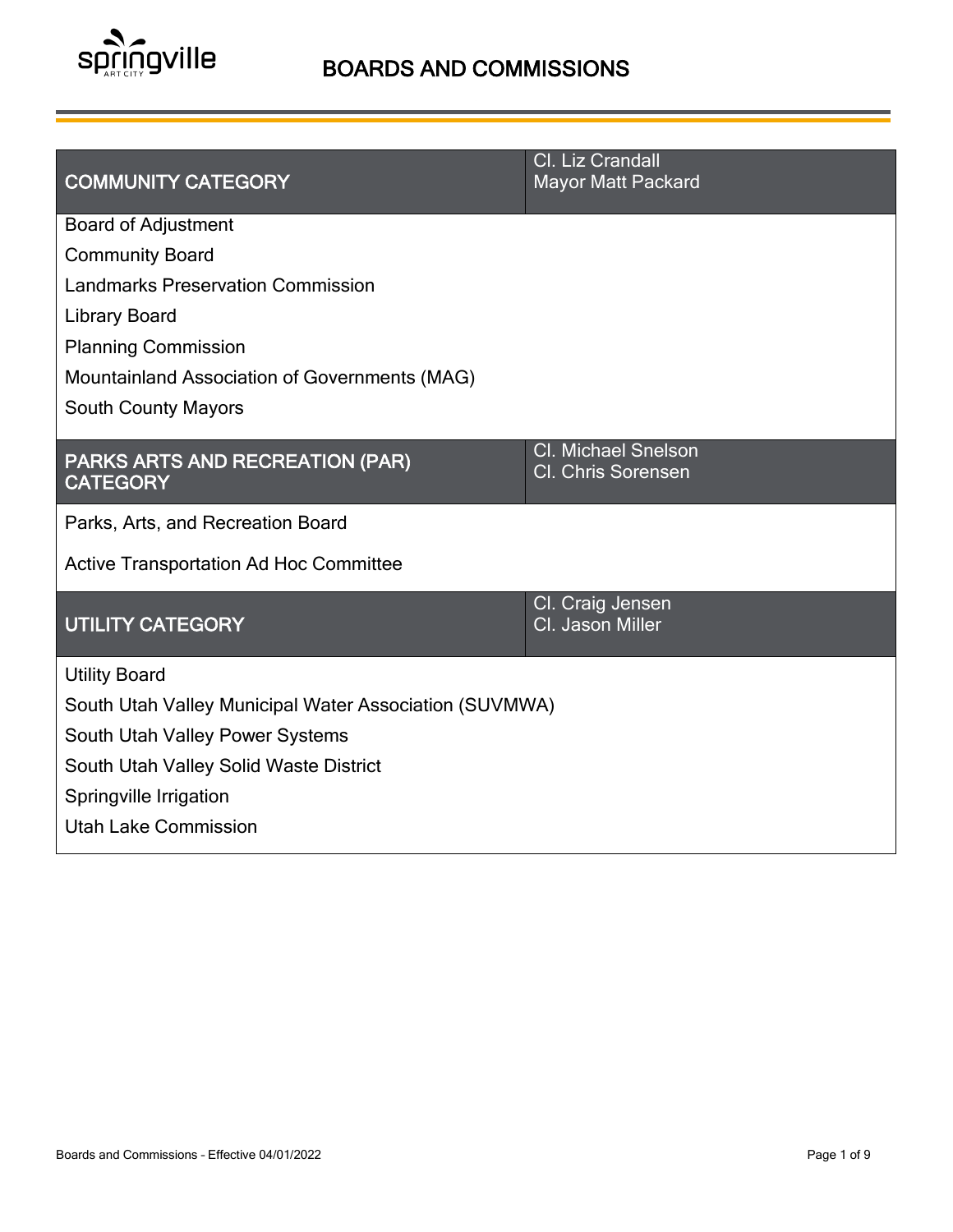

## COMMUNITY CATEGORY

l

### BOARD OF ADJUSTMENTS

| <b>Name</b>                                                                   | Date Appointed                              | Term End                   |
|-------------------------------------------------------------------------------|---------------------------------------------|----------------------------|
| Annette Sorensen                                                              | Feb 06, 2018                                | Mar 31, 2023               |
| <b>Bryan Smith</b>                                                            | Jun 01, 2021                                | Mar 31, 2025               |
| Dave Pitcher                                                                  | Jan 21, 2020                                | Mar 31, 2025               |
| Alternate: Karen Ellingson                                                    | Feb 07, 2012<br>Reappointed as Alt 02/20/18 | Mar 31, 2023<br>$2nd$ term |
| Staff: Heather Goins - Secretary<br>Josh Yost, Community Development Director |                                             |                            |
| Mayor Matt Packard and Councilmember Liz Crandall                             |                                             |                            |

| <b>COMMUNITY BOARD</b>            |                       |                 |
|-----------------------------------|-----------------------|-----------------|
| Name                              | <b>Date Appointed</b> | <b>Term End</b> |
| Cason Acor                        | Mar 15, 2022          | Mar 31, 2024    |
| Ann Anderson                      | Mar 15, 2022          | Mar 31, 2024    |
| <b>Todd Fischio</b>               | Mar 15, 2022          | Mar 31, 2024    |
| Deborah Hall                      | Mar 15, 2022          | Mar 31, 2024    |
| Mike Florence                     | Mar 15, 2022          | Mar 31, 2026    |
| Scott Duncan                      | Mar 15, 2022          | Mar 31, 2026    |
| <b>Mariah Hurst</b>               | Mar 15, 2022          | Mar 31, 2026    |
| <b>Bryan Smith</b>                | Mar 15, 2022          | Mar 31, 2026    |
| Staff: Jonnifor Griga - Socratory |                       |                 |

Staff: Jennifer Grigg - Secretary

Josh Yost, Community Development Director and Patrick Monney, Administrative Services Director Mayor Matt Packard, Councilmember Liz Crandall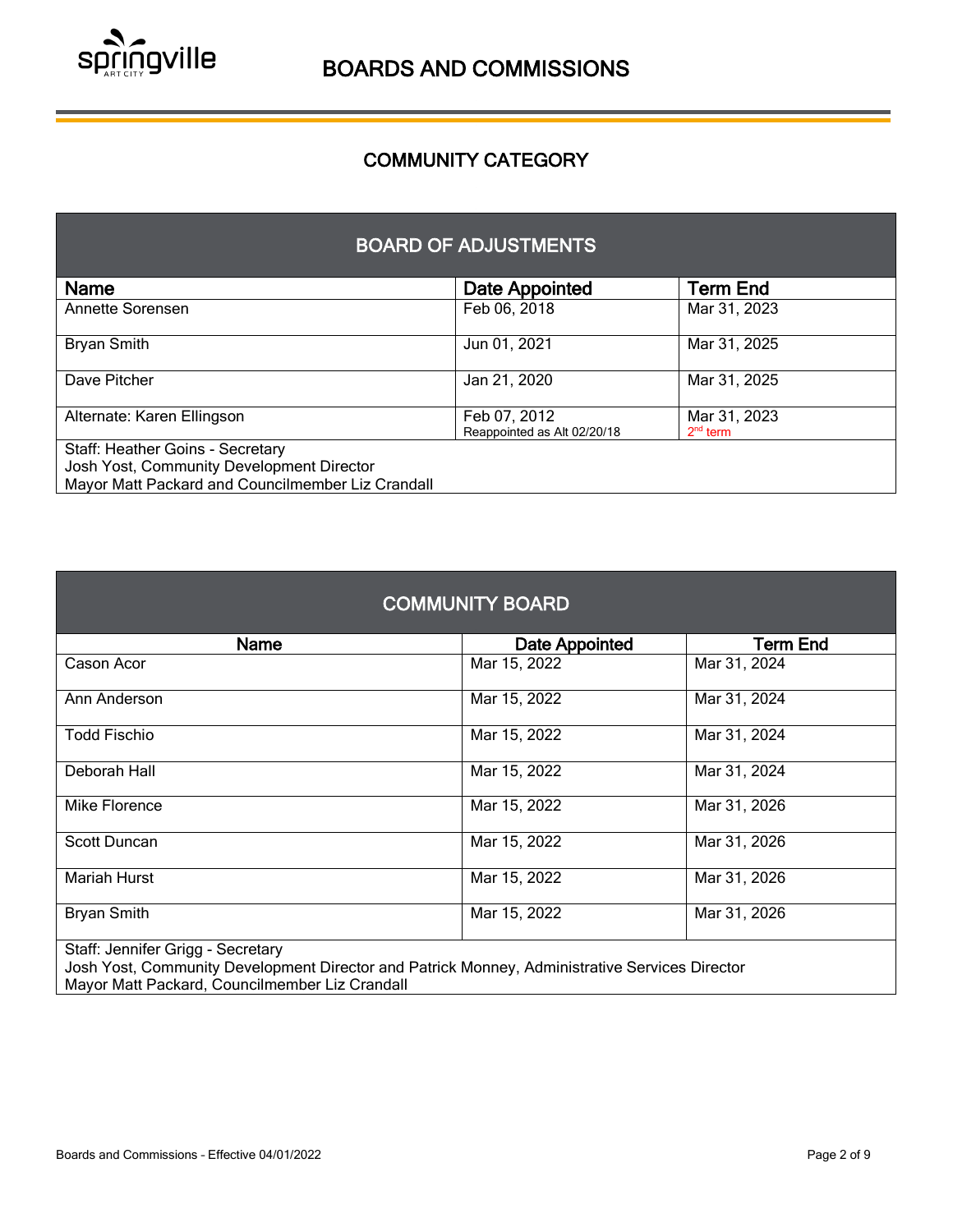

| <b>LANDMARK PRESERVATION COMMISSION</b> |
|-----------------------------------------|
|-----------------------------------------|

| <b>Name</b>                                                                                                                        | Date Appointed | <b>Term End</b> |
|------------------------------------------------------------------------------------------------------------------------------------|----------------|-----------------|
| <b>Mariah Hurst</b>                                                                                                                | Mar 17, 2020   | Mar 31, 2024    |
| Craig Child                                                                                                                        | Mar 17, 2020   | Mar 31, 2024    |
| Kristian Kallaker                                                                                                                  | Apr 06, 2021   | Mar 31, 2024    |
| Ellen Clyde                                                                                                                        | Sep 15, 2020   | Mar 31, 2024    |
| <b>Nancy Calkins</b>                                                                                                               | Aug 18, 2020   | Mar 31, 2022    |
| Barbara Lee                                                                                                                        | Aug 18, 2020   | Mar 31, 2022    |
| Staff: Heather Goins - Secretary<br>Josh Yost, Community Development Director<br>Mayor Matt Packard and Councilmember Liz Crandall |                |                 |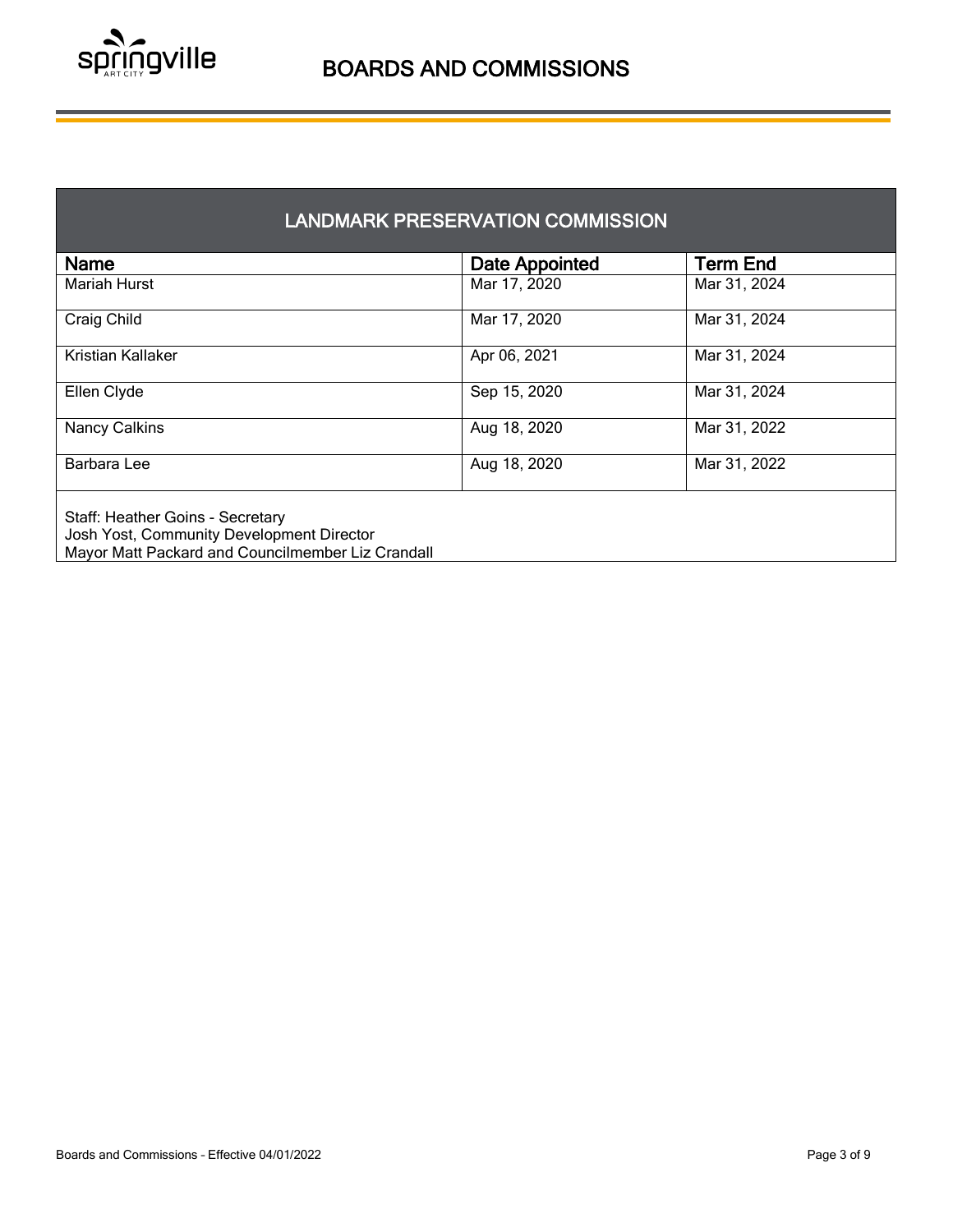

| <b>LIBRARY BOARD</b>                                                                                           |                                        |                            |  |
|----------------------------------------------------------------------------------------------------------------|----------------------------------------|----------------------------|--|
| <b>Name</b>                                                                                                    | Date Appointed                         | <b>Term End</b>            |  |
| <b>Emily Flinders</b>                                                                                          | Apr 03, 2018<br>Reappointed 04/08/2021 | Apr 01, 2024<br>$2nd$ term |  |
| Doug Hamilton                                                                                                  | Apr 03, 2018<br>Reappointed 04/08/2021 | Apr 01, 2024<br>$2nd$ term |  |
| Leticia Goodman<br>Secretary                                                                                   | May 04, 2021                           | Apr 01, 2024               |  |
| Michael Johnson<br>President/Chair                                                                             | May 04, 2021                           | Apr 01, 2025               |  |
| Amanda McClellan<br>Vice President/Chair Elect                                                                 | May 04, 2021                           | Apr 01, 2025               |  |
| <b>Cindy Sumsion</b>                                                                                           | Mar 01, 2022                           | Apr 01, 2025               |  |
| <b>Amandine Loveland</b>                                                                                       | Apr 05, 2022                           | Apr 01, 2025               |  |
| <b>McKay Strong</b>                                                                                            | Apr 05, 2022                           | Apr 01, 2025               |  |
| Kiana Henry                                                                                                    | Apr 05, 2022                           | Apr 01, 2024               |  |
| Staff: Krista Sorensen<br>Dan Mickelson, Library Director<br>Mayor Matt Packard and Councilmember Liz Crandall |                                        |                            |  |

#### Effective 5/14/2019 UCA 9-7-403. Library board terms -- Officers -- Removal -- Vacancies.

- (1) Each director of a library board shall be appointed for a three-year term, or until the successor to that director is appointed. Initially, appointments shall be made for one-, two-, and three-year terms. Annually thereafter, the city governing body shall, before the first day of July of each year, appoint for a three-year term director to take the place of the retiring directors.
- (2) Directors shall serve not more than two consecutive full terms.
- (3) The directors shall annually select a chairman and other officers.
- (4) The city governing body may remove any director for misconduct or neglect of duty.
- (5) Vacancies in a library board of directors shall be filled for the unexpired term in the same manner as original appointments.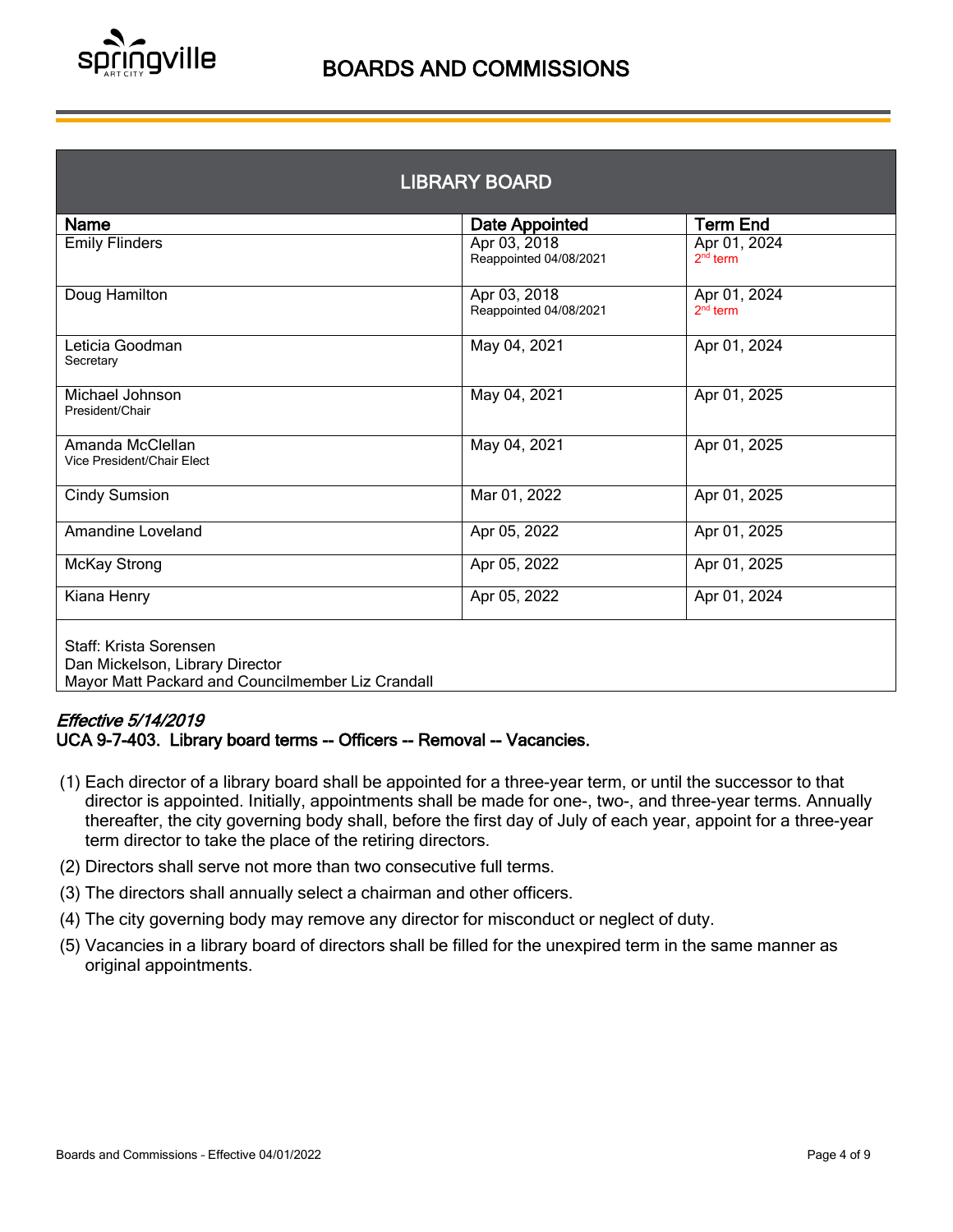

| <b>PLANNING COMMISSION</b>                                                                                                         |                                                                                  |                 |  |
|------------------------------------------------------------------------------------------------------------------------------------|----------------------------------------------------------------------------------|-----------------|--|
| <b>Name</b>                                                                                                                        | <b>Date Appointed</b>                                                            | <b>Term End</b> |  |
| Karen Ellingson                                                                                                                    | Mar 15, 2016<br>Reappointed 04/07/2020                                           | Mar 31, 2024    |  |
| Michael Farrer                                                                                                                     | Mar 15, 2016<br>Reappointed 04/07/2020                                           | Mar 31, 2024    |  |
| Kay Heaps                                                                                                                          | Mar 17, 2020                                                                     | Mar 31, 2024    |  |
| <b>Rod Parker</b>                                                                                                                  | Mar 17, 2020                                                                     | Mar 31, 2024    |  |
| <b>Brett Nelson</b>                                                                                                                | Feb 01, 2022<br>filled remainder of Brad Mertz' term/starts<br>new April 1, 2022 | Mar 31, 2026    |  |
| Genevieve Baker                                                                                                                    | May 06, 2014<br>Reappointed 04/03/2018 Reappointed<br>04/05/2022                 | Mar 31, 2026    |  |
| Staff: Heather Goins - Secretary<br>Josh Yost, Community Development Director<br>Mayor Matt Packard and Councilmember Liz Crandall |                                                                                  |                 |  |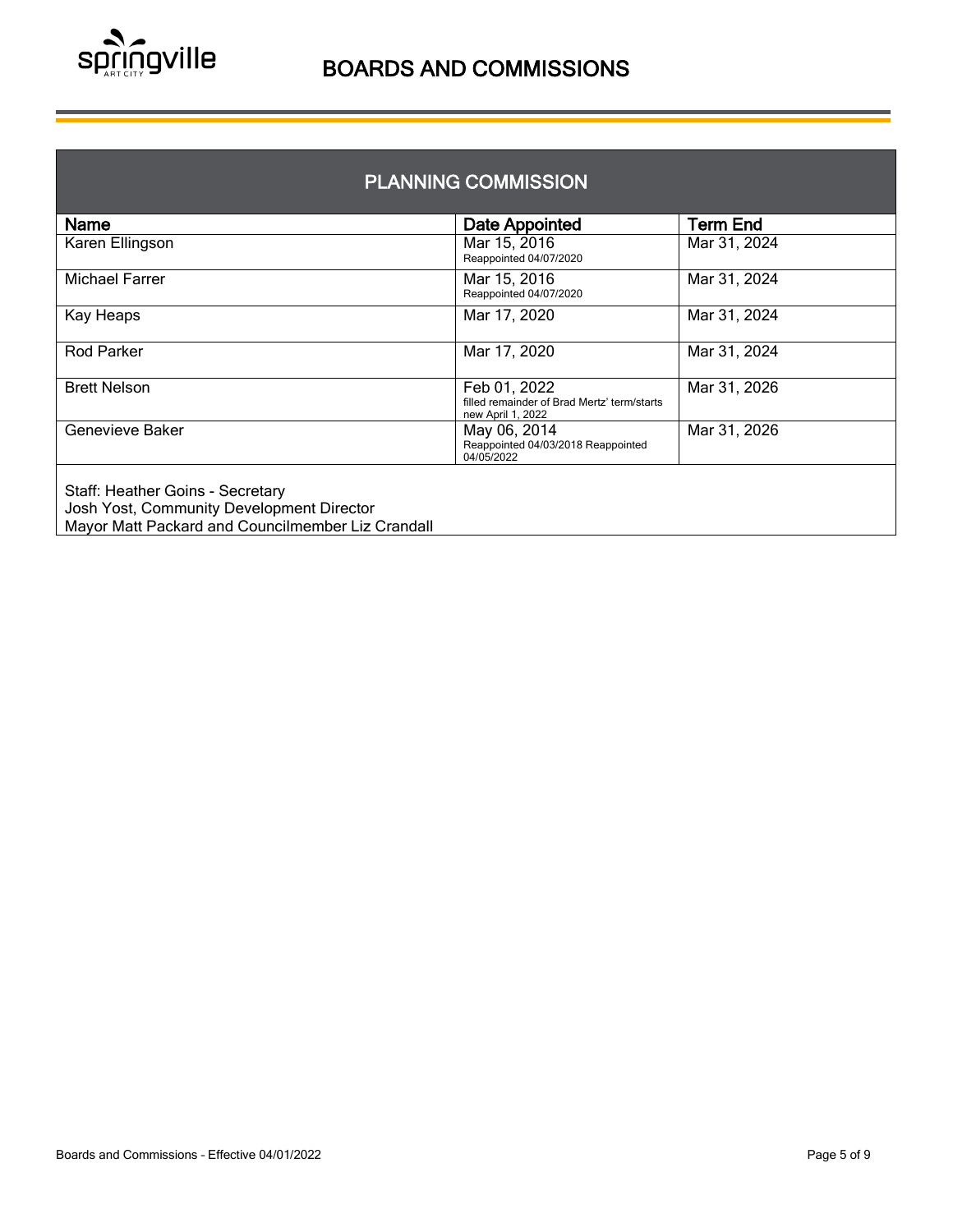

## PARKS, ART, AND RECREATION (PAR) CATEGORY

l

| Name                 | <b>Date Appointed</b> | <b>Term End</b> |
|----------------------|-----------------------|-----------------|
| Jeremy Barker        | Mar 15, 2022          | Mar 31, 2024    |
| Jim Brooks           | Mar 15, 2022          | Mar 31, 2024    |
| Patrice Bolen        | Mar 15, 2022          | Mar 31, 2024    |
| <b>Sydney Condie</b> | Mar 15, 2022          | Mar 31, 2024    |
| Polly Dunn           | Mar 15, 2022          | Mar 31, 2024    |
| Shane Lamb           | Mar 15, 2022          | Mar 31, 2024    |
| Kate Henderson       | Mar 15, 2022          | Mar 31, 2024    |
| Kimberly Stinson     | Mar 15, 2022          | Mar 31, 2024    |
| <b>Cindy Sweat</b>   | Mar 15, 2022          | Mar 31, 2024    |
| Lee Taylor           | Mar 15, 2022          | Mar 31, 2024    |
| <b>Ximena Bishop</b> | Mar 15, 2022          | Mar 31, 2026    |
| Kurtt Boucher        | Mar 15, 2022          | Mar 31, 2026    |
| Dean Duncan          | Mar 15, 2022          | Mar 31, 2026    |
| Doug Holm            | Mar 15, 2022          | Mar 31, 2026    |
| Logan Millsap        | Mar 15, 2022          | Mar 31, 2026    |
| <b>Adam Provance</b> | Mar 15, 2022          | Mar 31, 2026    |
| <b>Trevor Weight</b> | Mar 15, 2022          | Mar 31, 2026    |

Staff: Teresa Tipton, Secretary

David Ashton, Interim Building and Grounds Director, Stacey Child, Recreation Director; Rita Wright, Museum of Art Director

Councilmember Michael Snelson and Councilmember Chris Sorensen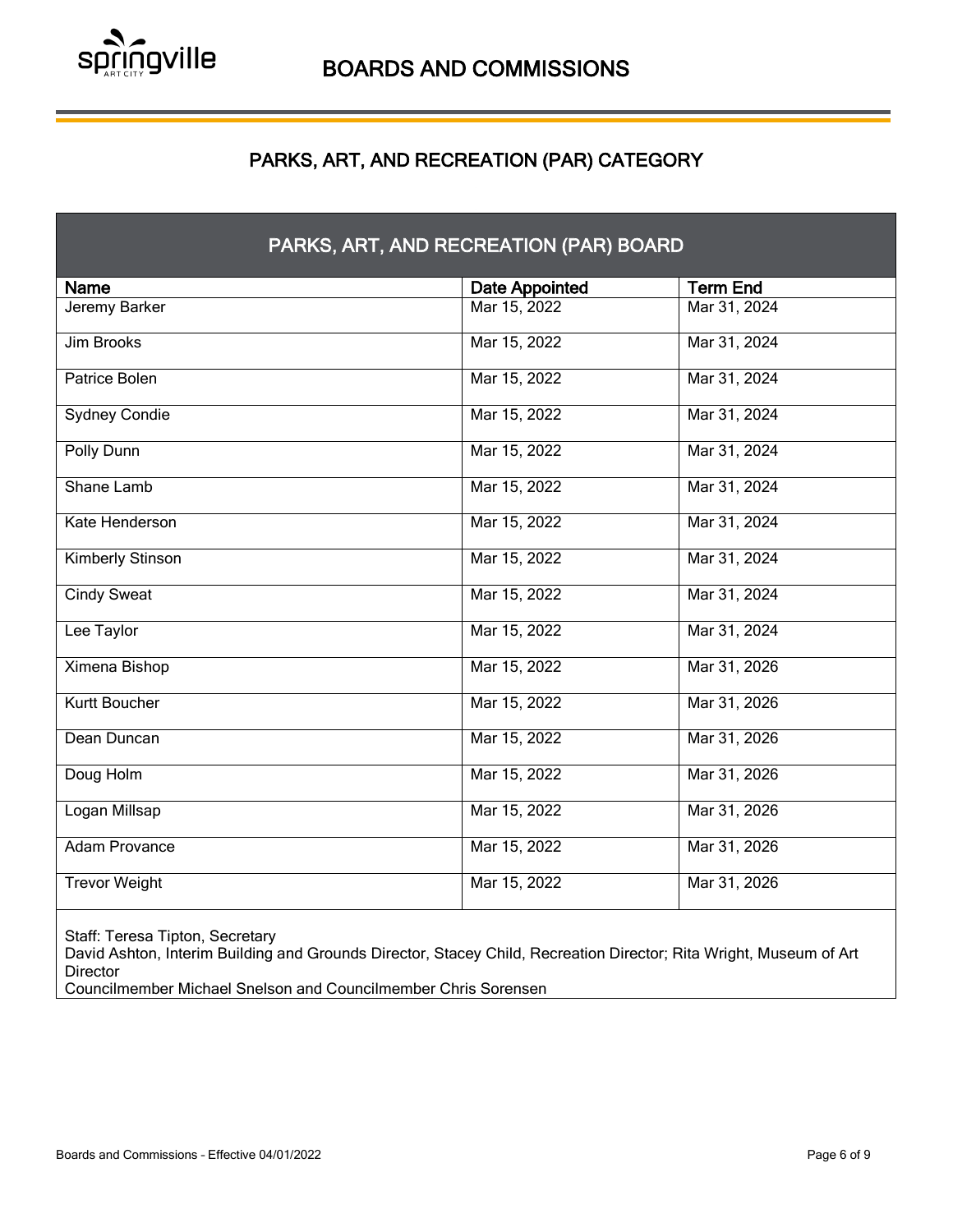

## ACTIVE TRANSPORTATION AD HOC COMMITTEE

| Name                                                                                                                                           | <b>Date Appointed</b> | <b>Term End</b>            |  |
|------------------------------------------------------------------------------------------------------------------------------------------------|-----------------------|----------------------------|--|
| <b>Andrew Bird</b>                                                                                                                             | 02/18/2020            | until duties are completed |  |
| Kurtt Boucher                                                                                                                                  | 02/18/2020            | until duties are completed |  |
| Jonathan Duncan                                                                                                                                | 02/18/2020            | until duties are completed |  |
| Jeffrey Hardy                                                                                                                                  | 02/18/2020            | until duties are completed |  |
| Carrie Bennett                                                                                                                                 | 02/18/2020            | until duties are completed |  |
| Logan Millsap                                                                                                                                  | 02/18/2020            | until duties are completed |  |
| Jeremy Barker                                                                                                                                  | 02/18/2020            | until duties are completed |  |
| Karen Ellingson, Planning Commission Representative                                                                                            |                       |                            |  |
| Staff: Heather Goins, Secretary<br>Josh Yost, Community Development Director<br>Councilmember Michael Snelson and Councilmember Chris Sorensen |                       |                            |  |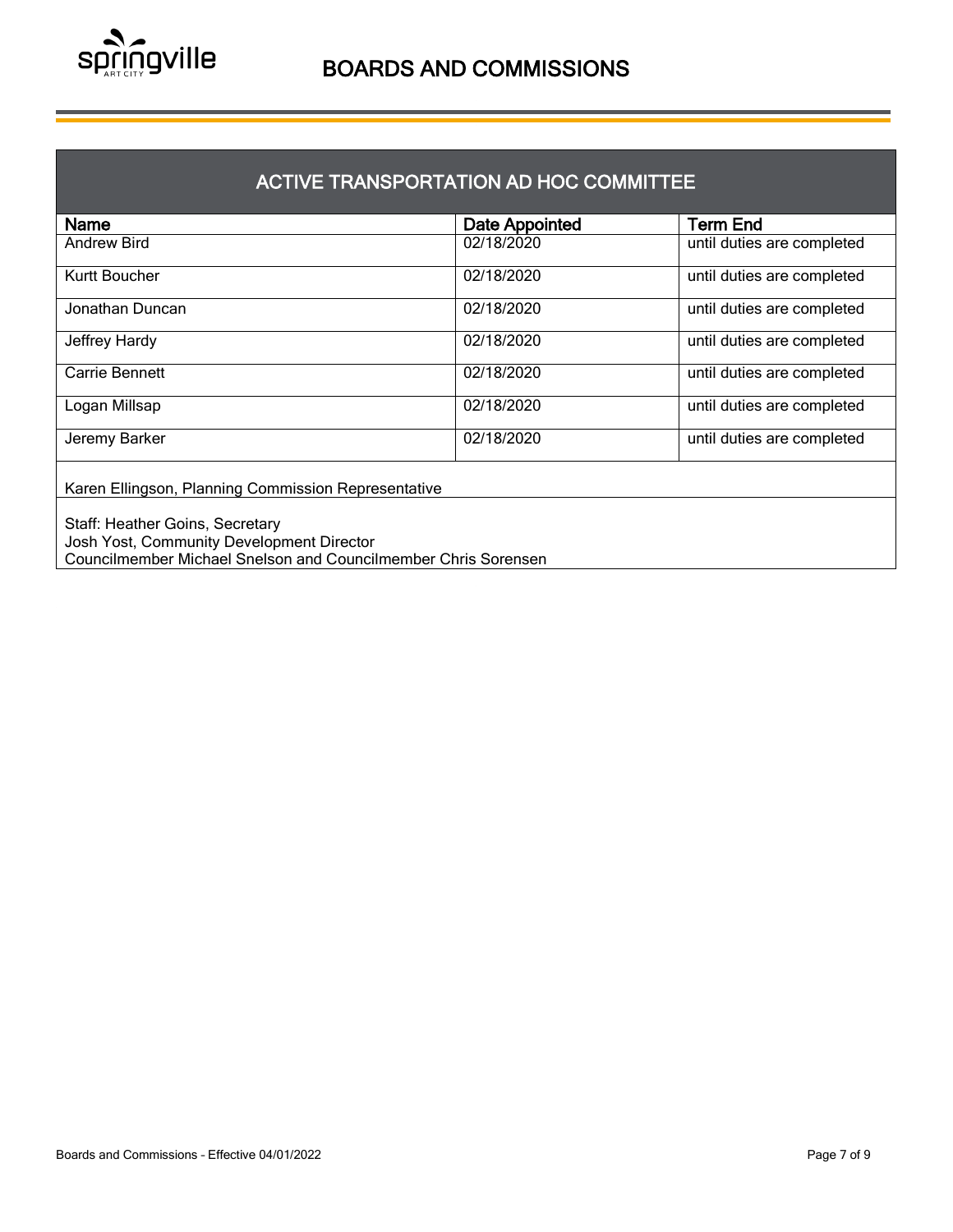

## UTILITY CATEGORY

| <b>UTILITY BOARD</b>         |                       |                 |  |
|------------------------------|-----------------------|-----------------|--|
| <b>Name</b>                  | <b>Date Appointed</b> | <b>Term End</b> |  |
| <b>Travis Ball</b>           | Mar 15, 2022          | Mar 31, 2024    |  |
| <b>Bryan Boshell</b>         | Mar 15, 2022          | Mar 31, 2024    |  |
| Nile Hatch                   | Mar 15, 2022          | Mar 31, 2024    |  |
| Rollin H. Hotchkiss          | Mar 15, 2022          | Mar 31, 2024    |  |
| Mark Lamoreaux               | Mar 15, 2022          | Mar 31, 2024    |  |
| Clair Anderson               | Mar 15, 2022          | Mar 31, 2026    |  |
| Kenny Condie                 | Mar 15, 2022          | Mar 31, 2026    |  |
| Calvin Crandall              | Mar 15, 2022          | Mar 31, 2026    |  |
| Kellen Hyer                  | Mar 15, 2022          | Mar 31, 2026    |  |
| Carl Burrows                 | Apr 05, 2022          | Mar 31, 2026    |  |
| Staff: Kami Ashby, Secretary |                       |                 |  |

Staff: Kami Ashby, Secretary

Brad Stapley, Public Works Director; Leon Fredrickson, Power Department Director Councilmember Craig Jensen and Councilmember Jason Miller